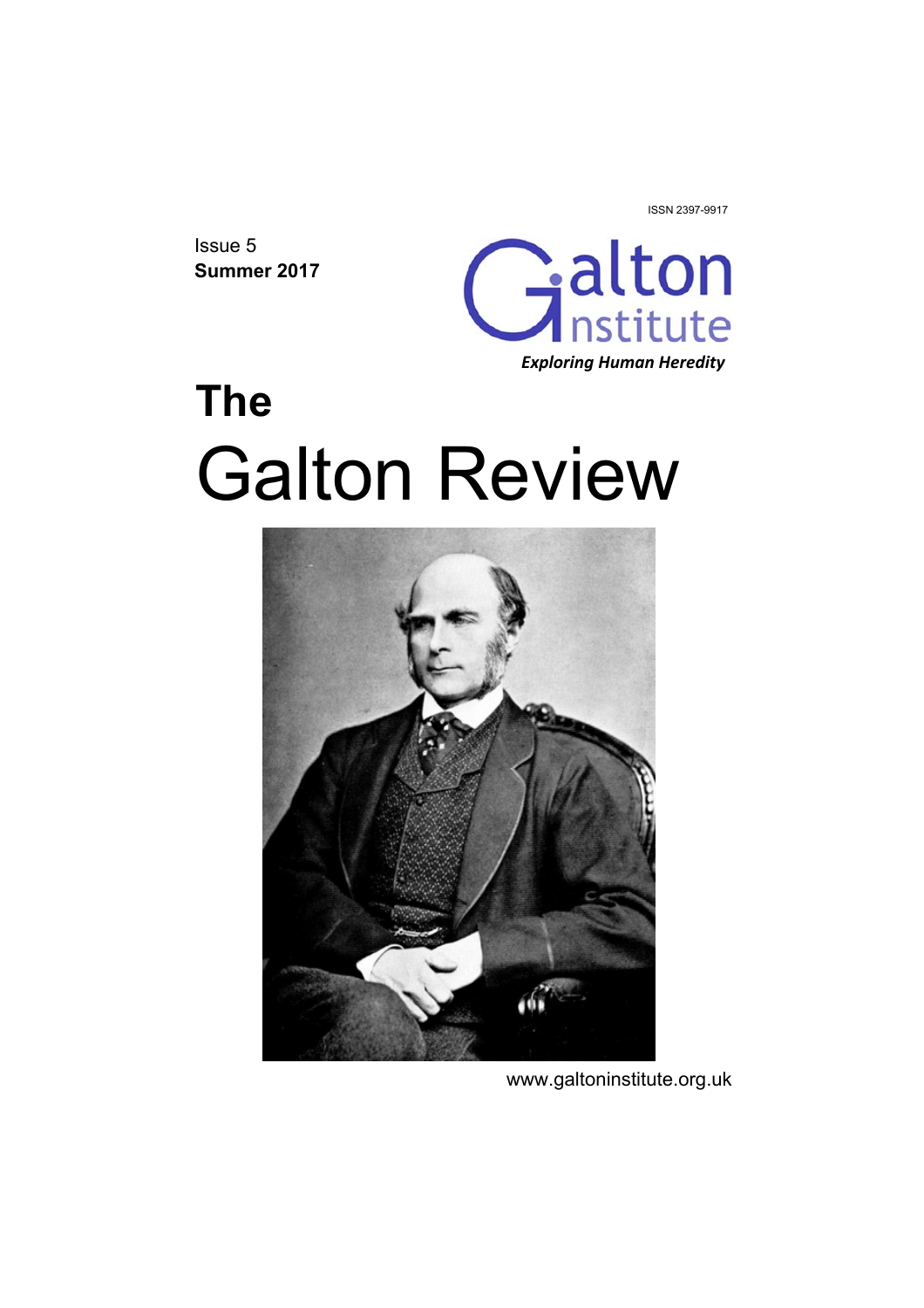## **CONTENTS**

| Editorial                                                     | 3               |
|---------------------------------------------------------------|-----------------|
| Surveying Galton's Legacy                                     | 4               |
| Population and Ethics conference                              | 9               |
| Genetic Alliance UK conference 2016                           | 10 <sup>°</sup> |
| European Molecular Biology Laboratory PhD symposium           | 12              |
| New Directions in the Evolutionary Social Sciences conference | 14              |
| Galton Institute Small Grants for conferences and Workshops   | 16              |
| Book Review: The Gene an Intimate History                     | 17              |
| Galton Institute conference 2017                              | 20              |

# **Front Cover Image**: Sir Francis Galton

| Published by:                                                   |
|-----------------------------------------------------------------|
| The Galton Institute, 19 Northfields Prospect, London, SW18 1PE |
| www.galtoninstitute.org.uk<br>Tel: 020 8874 7257                |
| General Secretary: Mrs Betty Nixon                              |
| executiveoffice@galtoninstitute.org.uk                          |
| Review Editor: Mr Robert Johnston                               |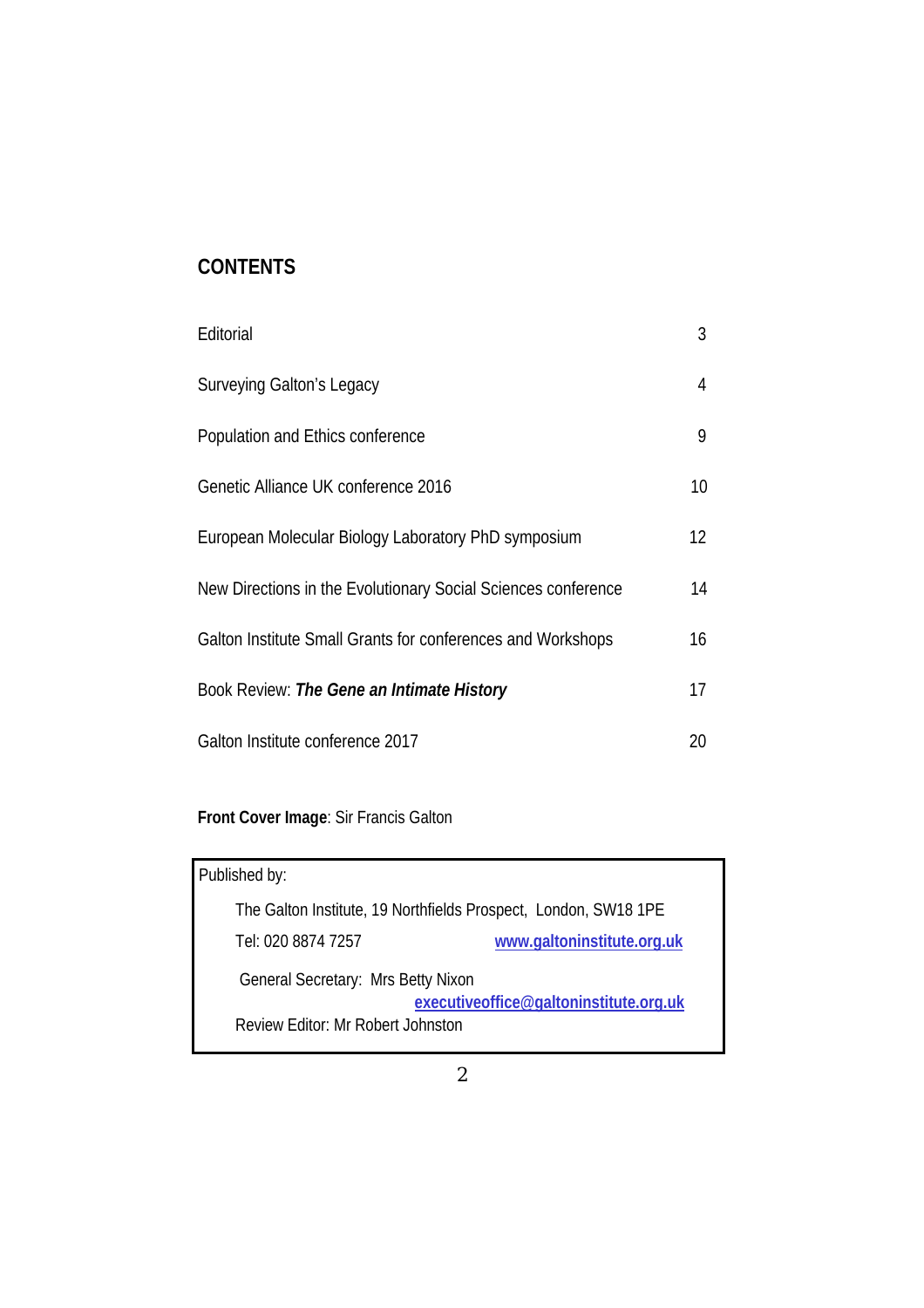#### **EDITORIAL**

Francis Galton's numerous contributions to science have often been overshadowed by his perceived connections with coercive eugenics. This year, the Galton Institute is hoping to have an honest debate about the man himself and what his legacy truly is.

Our conference in November is entitled 'Surveying Galton's Legacy' and promises to be a fascinating occasion. The last time conference considered Galton's work was in 1999 so it's high time we revisited the topic. To whet your appetite for the event, our President **Veronica van Heyningen** has written an essay considering Galton's wide-ranging contribution to so many areas of science. You can read her article on page 4. Details of how to apply for tickets for November can be found on the back of this issue.

The 'popular science' genre of book has become much more widely read in recent years, some becoming best sellers. **Subhadra Das**, curator of the Galton Collection at UCL, has written a review of *The Gene: an Intimate History* **by Siddhartha Mukherjee**. As a non-scientist, this was quite a challenge for her, but one she accepted with gusto. Book reviews, by their nature, are very personal interpretations and two reviewers may come to totally different conclusions. In this instance, her account certainly makes for interesting reading and can be found on page 17. I should be interested to know if you agree or disagree with her analysis.

Finally, I should like to thank those who have written to me in recent months and invite any of you to produce an article, book review or whatever takes your fancy for publication in future issues. It's important that members of the Institute and others share their views and opinions. I look forward to receiving your contributions.

 **Robert Johnston**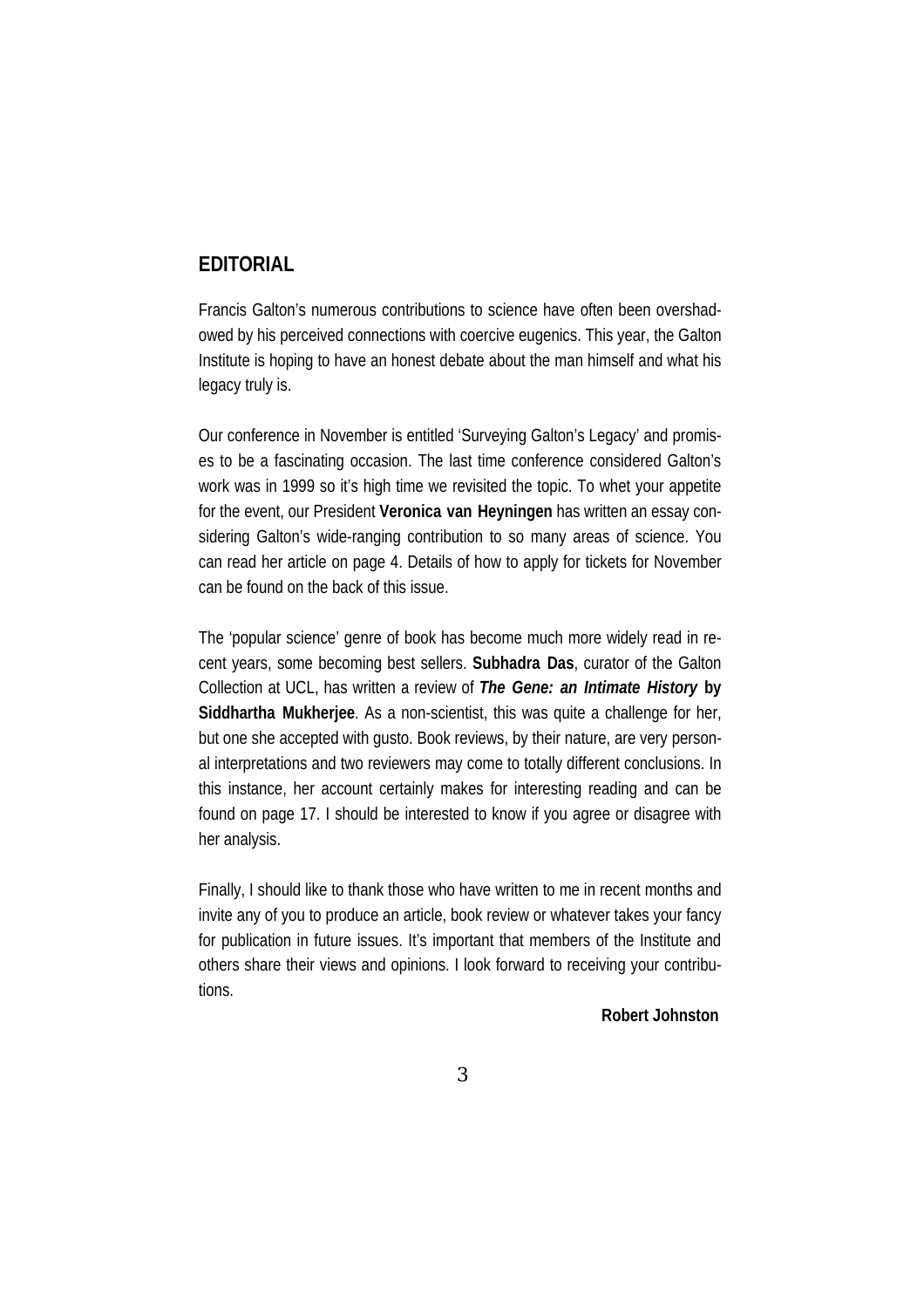#### **SURVEYING GALTON'S LEGACY IN 2017**

In 1907, when Francis Galton was 85 and well recognized as a scientist with very broad interests, the Eugenics Education Society, which metamorphosed into the Galton Institute (GI) in 1989, was founded in his honour. Galton made many contributions to the inception and advancement of what today we call human genetics, particularly quantitative aspects. The coining of the term "eugenics" is one of Galton's most documented, and derided, contributions. He proposed a major role for heredity in defining personality and intelligence, though willing to acknowledge the possible influence of both "nature and nurture" in this most complex of phenotypic characteristics. The study of physiognomy fascinated him and he developed new ways to study it, suggesting that criminality was linked to recognisable facial characteristics.

The study of behaviour was another line he pursued vigorously and psychologists regard him as one of the founders of their subject. With all the new advances in genetics and genomics and increasing insight into their role in biology, it seems timely for the Galton Institute to look back at Galton's work and how some of his major themes have developed to this day. At the 2017 annual Conference, we shall explore Francis Galton's many outputs in the late 19th and early 20<sup>th</sup> centuries, so that recent developments, including those in some ethically complex areas, can be assessed as we approach the bicentenary of his birth in five years' time.

Galton, born into a wealthy Birmingham family in 1822, was a grandson of Erasmus Darwin and cousin of Charles Darwin. Both his grandfathers were members of the Birmingham-based Lunar Society with interests in scientific and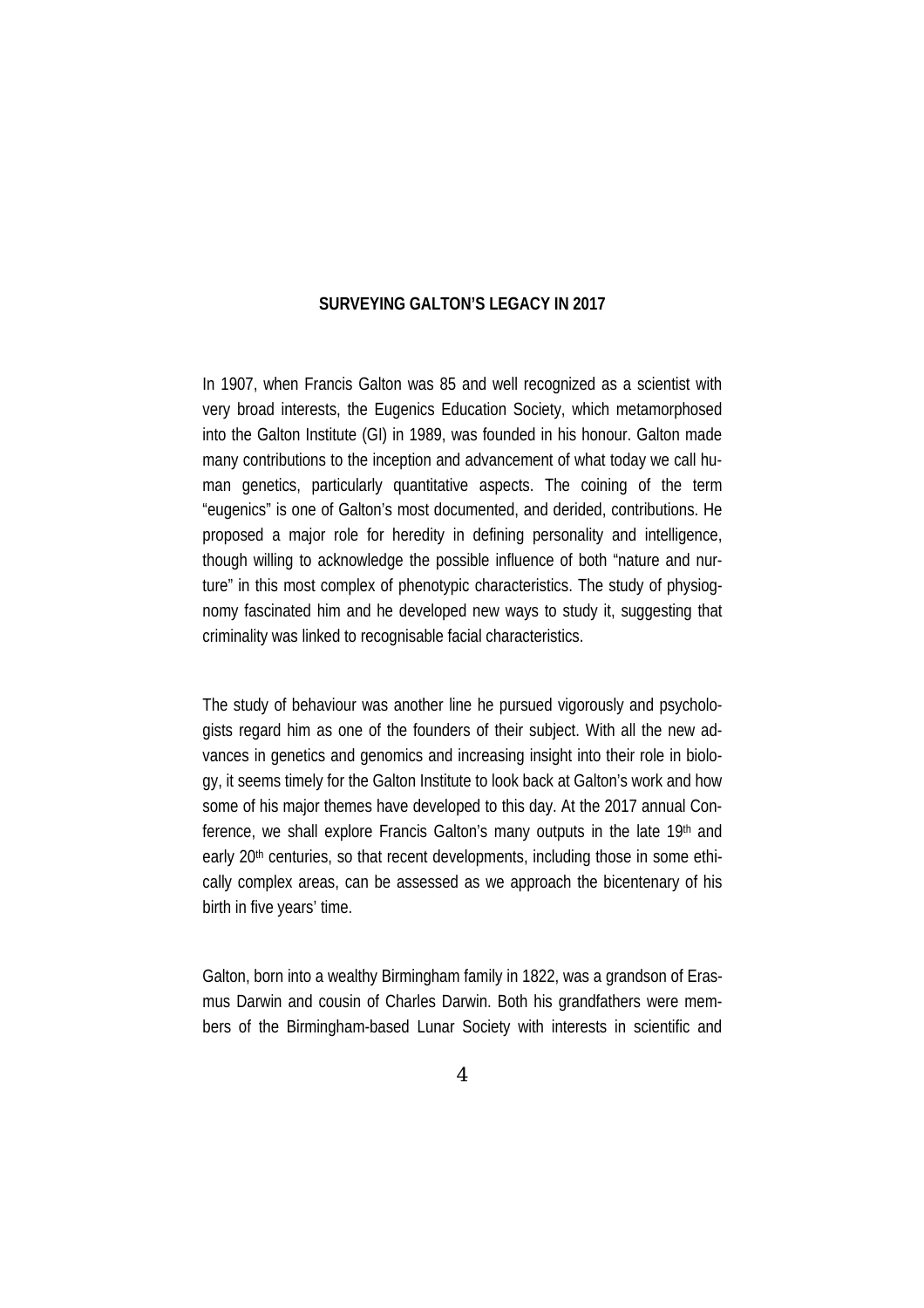technological progress. Young Francis was a precocious child. His father encouraged him to study medicine, but, influenced by Charles Darwin, Galton went to Cambridge to study mathematics, some aspects of which he made his own, though he did not shine in the Tripos. Nevertheless, in all his subsequent investigations, quantitative and mathematical approaches predominated and became his hallmark.

Galton's lifetime studies can be divided into an early travelling and geographical exploration phase, followed by the better known multi-faceted studies of genetics. The major common theme between the two areas of endeavour is Galton's introduction and development of quantitative and statistical approaches to the documentation of weather and, more extensively, to biological measurement and prediction. His travels in Africa brought him into contact with fascinating local populations and sparked an interest in anthropology and linguistics. Voyaging elicited a need to understand weather patterns leading Galton to the first presentation of weather data on a map, and the concept of isobars leading to the discovery of anticyclones. Galton was assiduous in collecting data: he performed calibration exercises on instruments and used statistics to define their precision. His long-range travels ceased when he married in 1853 but this early experience culminated in the publication of a very successful book entitled "The Art of Travel". His enthusiasm for quantitation continued: he "*believed in the power of numerical data whether they related to longitudes, latitudes, or altitudes; measurements of arm, leg length, etc., which led him to the concept of correlation; or counting the frequency of fidgits of his friends and colleagues*" [Gilham, Ann Rev Genet 35: 83, 2001]. In the course of such preliminary work he developed and demonstrated the concepts of normal distribution, correlation and regression to the mean – all in widespread use to this day.

Charles Darwin's "*On the Origin of Species….."* was published in 1859, immedi-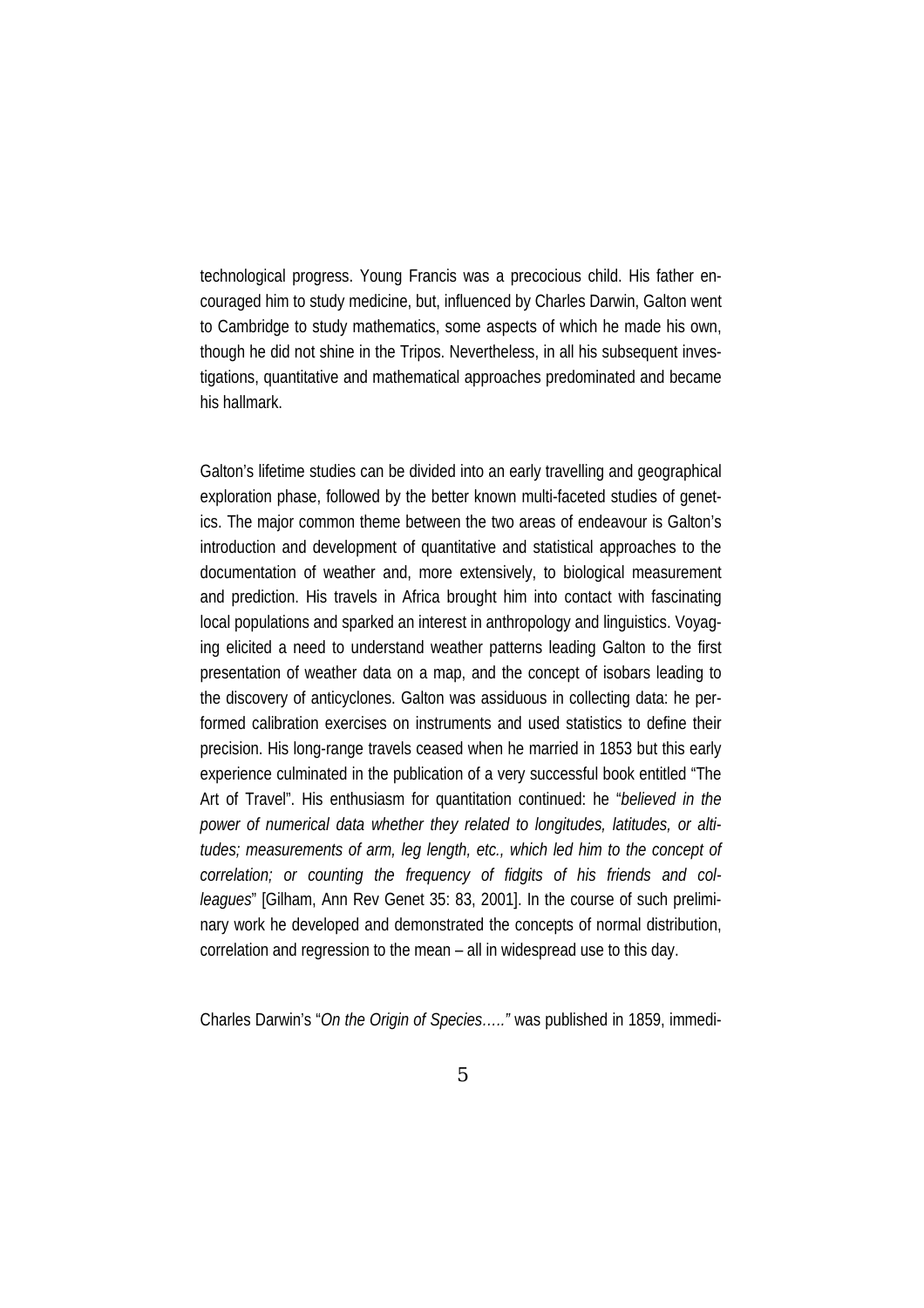ately capturing the imagination of his cousin, Francis Galton. Prompted by his own intellectual success, the somewhat immodest Galton embarked on studies to explore the heritability of intelligence by comparing the general frequency of very clever high-achieving men (women were not considered!) with their occurrence in the families of celebrated great men. In his 1869 book "*Hereditary Genius*" he expounded his theory that the closest male relatives of a high ability individual would be most likely to inherit his talents, and the level of ability would be reduced increasingly as the relationship moves further from the founder. The data, gleaned from more than 600 published pedigrees spanning the centuries from 1453-1853 revealed 102 eminent descendants – a rate of 1 in 6. As a control, Galton estimated that of all the men educated at universities in Europe over the same four centuries only 1 in 3000 became notable. He concluded that high achieving men were produced by nature rather than nurture, though he did concede that family circumstances could improve the outcome. It was to this insubstantial evidence for the major influence of genes (in today's terms) that Galton coupled the ideas of selective breeding, again from Darwin's writings, to create the concept of eugenics.

The idea of encouraging the most successful to breed while 'undesirable' people were discouraged or even coerced into not producing offspring, held wide appeal. Many who were regarded as liberal spirits and even benign social reformers, such as Sidney and Beatrice Webb, HG Wells, Bernard Shaw, Bertrand Russell, William Beveridge and Naomi Mitchison were sometime members of the Eugenics Society and supporters of its tenets. However, the understanding of genetic mechanisms was extremely rudimentary at the time when the concept of eugenics was promulgated in the 1870s. Mendel's work had not yet been rediscovered at this stage. There was fundamental ignorance and disagreement about blending versus discrete inheritance mechanisms. Even now, 150 years on, when we know that both co-exist, we do not fully understand polygenic inheritance. Additionally, it is increasingly evident that for Men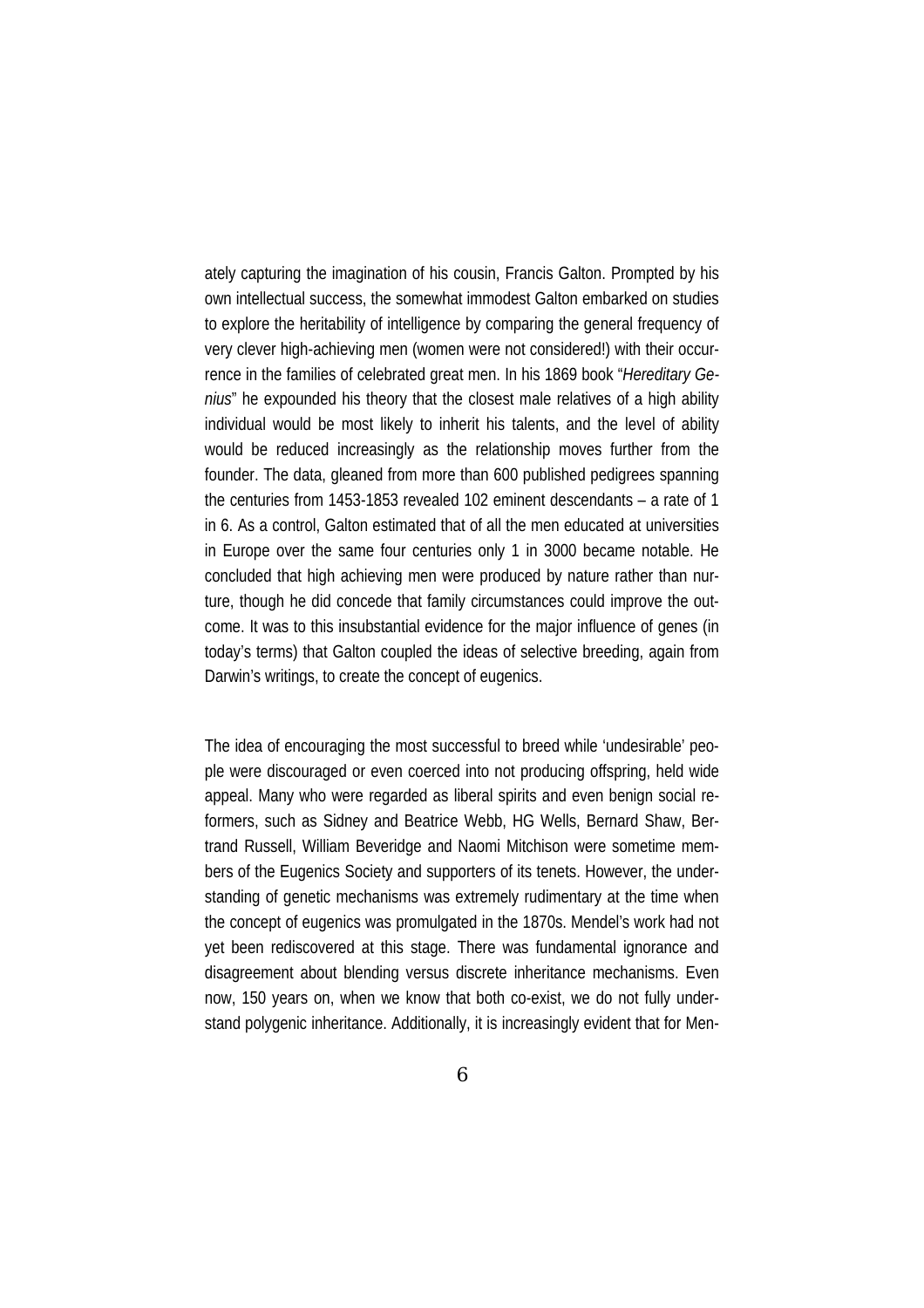delian genes of major influence, the same discrete variant or allele can lead to different outcomes depending on both genetic and environmental factors. There is now very strong evidence that environmental factors can exert enormous effects on the functioning of defined gene variants. For example: the increasing frequency of two highly heritable conditions, obesity/diabetes and myopia, must be due to altered lifestyles, that is environmental factors, since the gene frequencies could not have altered so quickly.

Many quantitative tools first introduced by Galton to study genetics are still in everyday use: biometry generally is routine; humans and many other organisms are constantly surveyed and measured, from in utero ultrasound scans to monitor the developing foetus to satellite counting of albatross nesting sites. The data collected are subjected to statistical analysis techniques, some of which were introduced by Galton. Twin studies, first carried out systematically by Galton, have been a mainstay for the study of disease occurrence, particularly where continuous variables are involved.

Photographic documentation to define the criminal face was another Galton endeavour. Today, imaging and measuring variable physiognomy is critical for facial recognition and for the definition of normal and pathological diversity as well as forensic data gathering. Clinicians recognise a large number of complex syndromes, partly by noting often subtly abnormal facial features. Now machines are able to provide such clinical and forensic information.

With his passion for observation Galton noted that individual fingerprints, which he found ways to document systematically, are unique and fingerprint recognition could be used to identify individuals. Now, however, major developments in DNA variant analysis have allowed completely new methods for personal identi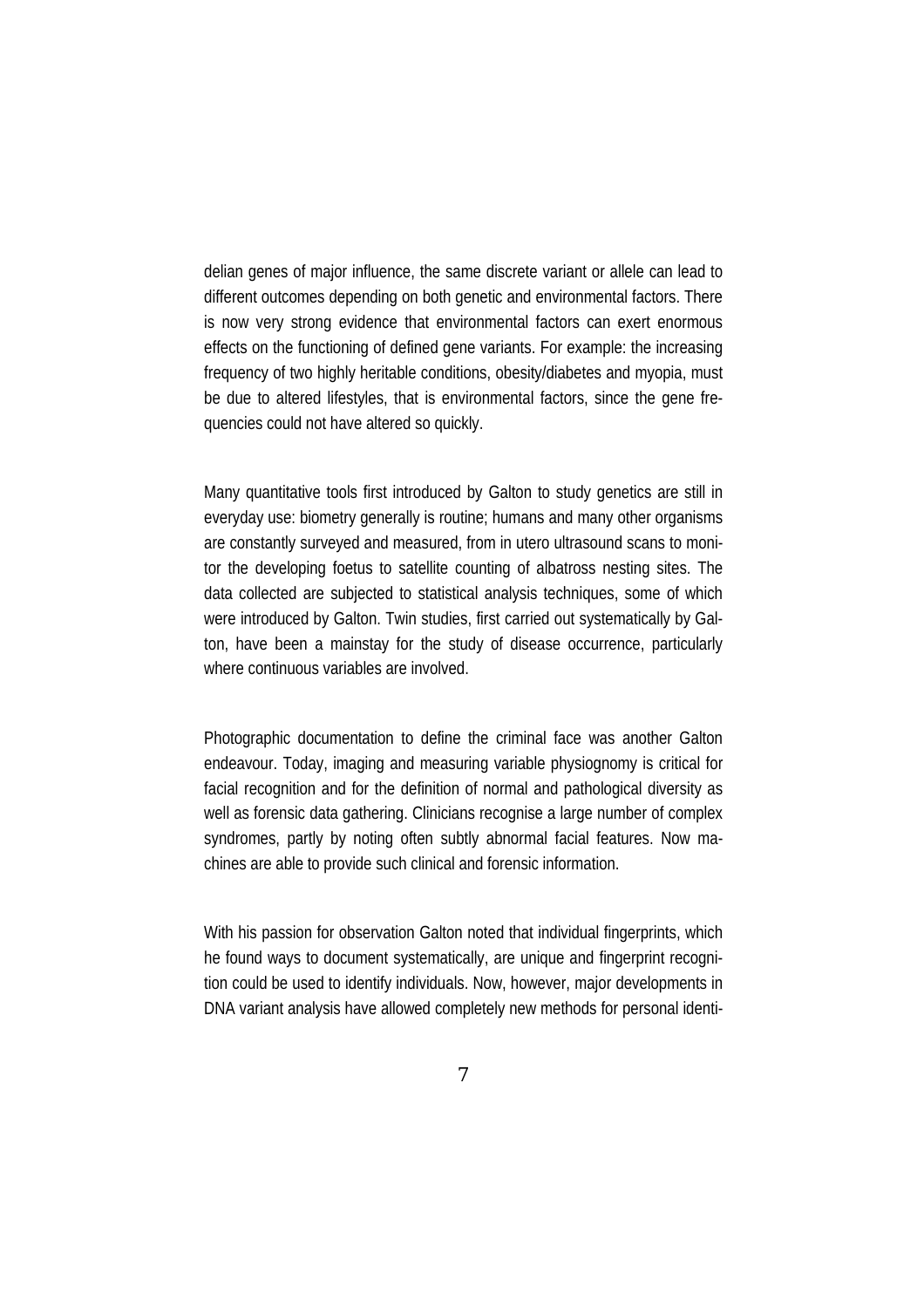fication to be developed, still using the term "fingerprinting" to define the similar pattern-recognition utility.

The concept of "hereditary talent and character" remains at the heart of the Galtonian controversy. The idea that it may be possible to improve the quality of human populations by selective and perhaps coercive control of reproduction is today totally unacceptable throughout most of the globe. However, in the face of much new evidence about the genetic causes of intellectual disability, it is difficult to dismiss the idea that there are many genetic components to the normal development of intelligence and cognitive functioning in humans and animals, including invertebrates, such as fruitflies. We shall be exploring genetic studies of individual intellectual disability and declining cognitive functioning. A pertinent feature of very recent findings in severe intellectual disability is that many of the causative DNA changes arise anew in one or other parent and often are not genetically transmissible because the mutation carrier fails to, or cannot, reproduce. In such cases the disease is genetic, but not heritable! It is therefore timely to review ideas about genetics and intelligence. One of the huge areas of ongoing study is on environmental modulation of gene expression. Epigenetic mechanisms are certainly implicated.

Given that we now recognise that environmental effects are a key part of what we regard as genetic heritage, there are clearly powerful new possibilities to mitigate some of the adverse effects of heredity.

> **Veronica van Heyningen President of the Galton Institute**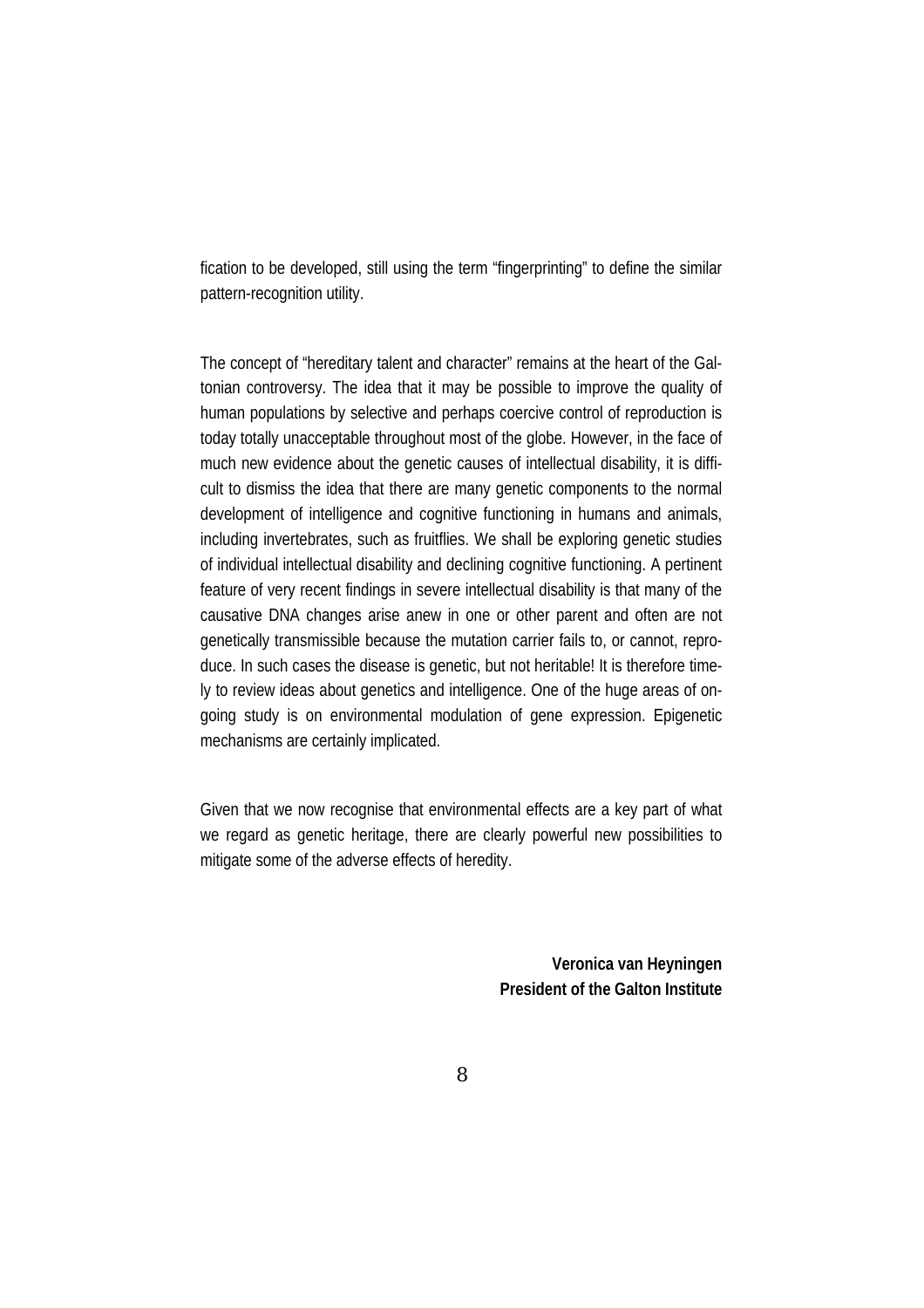### **Population and Ethics: Informing and Improving the Quality of Debate 26 September 2016 at Cumberland Lodge, Windsor**

Following the annual Colloquium, a group of 21 attendees reconvened to consider how to pursue some of the issues raised to stimulate better policy making and public debate around the issue of a changing human population.

**Diana Coole**, Professor of Political Theory at Birkbeck College, University of London, presented *on "Overpopulation: Urgent Issue or Taboo?".* She has conducted an extensive critical analysis of political debates about population issues and concluded that there are many powerful silencing arguments that are embedded in contemporary political discourse and that tend to prevent useful discussion on these issues taking place. Amongst these are "population shaming" (it is wrong even to discuss population), "population scepticism" (there is no problem associated with population), "population declinism" (population growth is currently too low), "population growing" (this specific country, region or ethic group requires more people), "population-decomposing" (there is no single population issue, only specific issues with birth rate, life expectancy, population density or micro issues at the individual or household level) and "population fatalism" (whilst there may or may not be a problem, there is nothing we can do about it).

**David Cope**, a fellow of Clare Hall, University of Cambridge highlighted the many complexities of demographic debates around the world, such as a public backlash against recent 'pronatalist' advertising in Italy. However, he also offered an inspiring insight into the role that academics can play in informing and improving policy and the need to provide better evidence to policy makers about how and why population matters.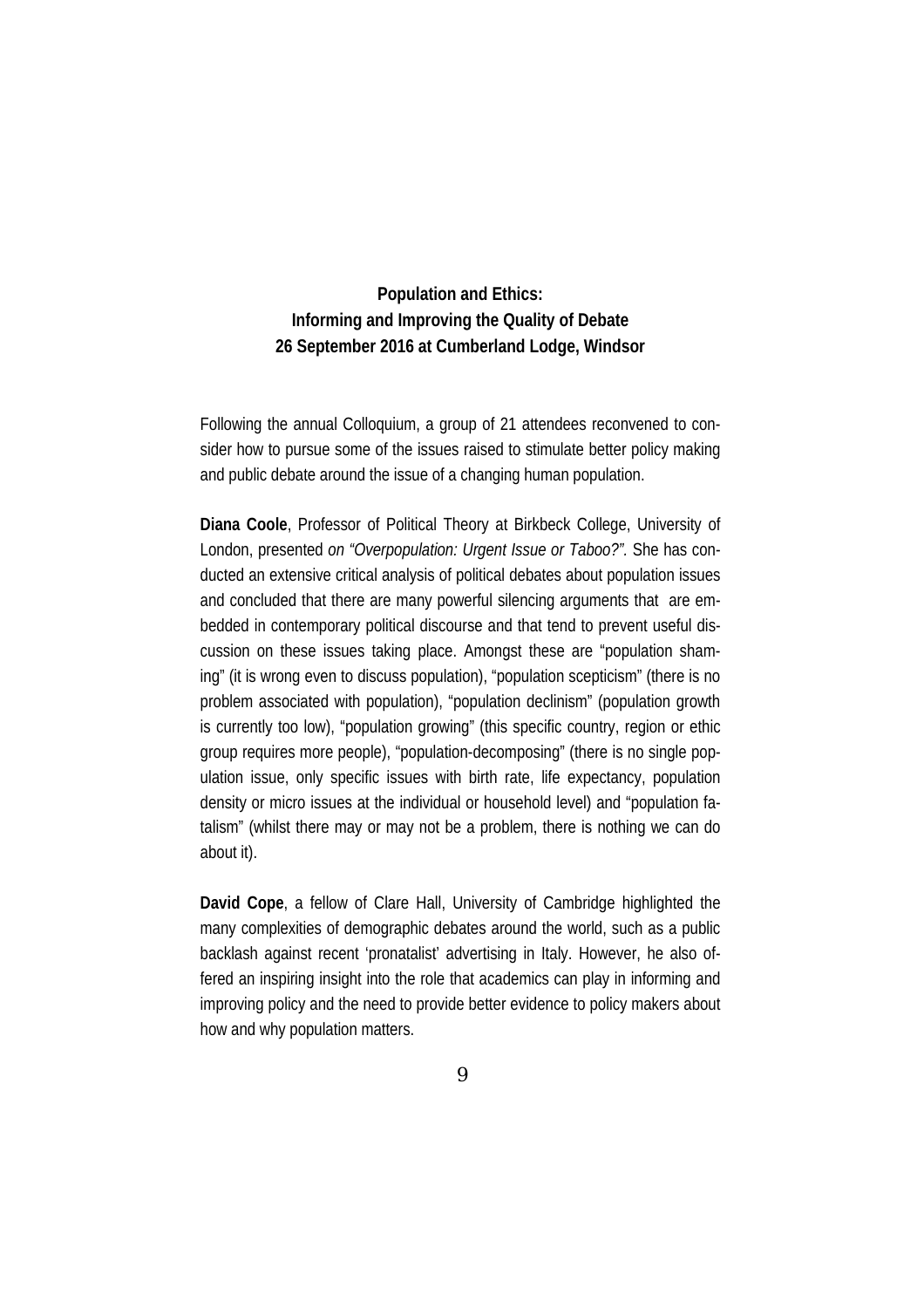The workshop ended with a participatory session; all those present were asked to try and move beyond the academic arguments that divided them and consider what might be agreed upon and whether it would be beneficial to share with others who may not have considered all these issues. Following this, practical ways were considered in which academics could get involved in public debate and engage with policy making, from finding out what questions policy makers were interested in when considering what should be researched, to responding directly to public consultations, or even running for office.

A joint statement was then produced that highlighted some of the key points of convergence of researchers at the conference. We are grateful to the **Galton Institute** for helping to fund this event.

> **Simon Beard University of Cambridge**

**Genetic Alliance UK Successful Partnerships Conference Tuesday 27 September, 2016 at Amnesty International in London**

This is the flagship event in Genetic Alliance UK's calendar and is an excellent opportunity to bring our members together to hear about our achievements for the previous year, what's going on in the research and policy world relating to genetics and to announce plans for the year ahead.

126 people attended the event, over 88 of them representing the patient group-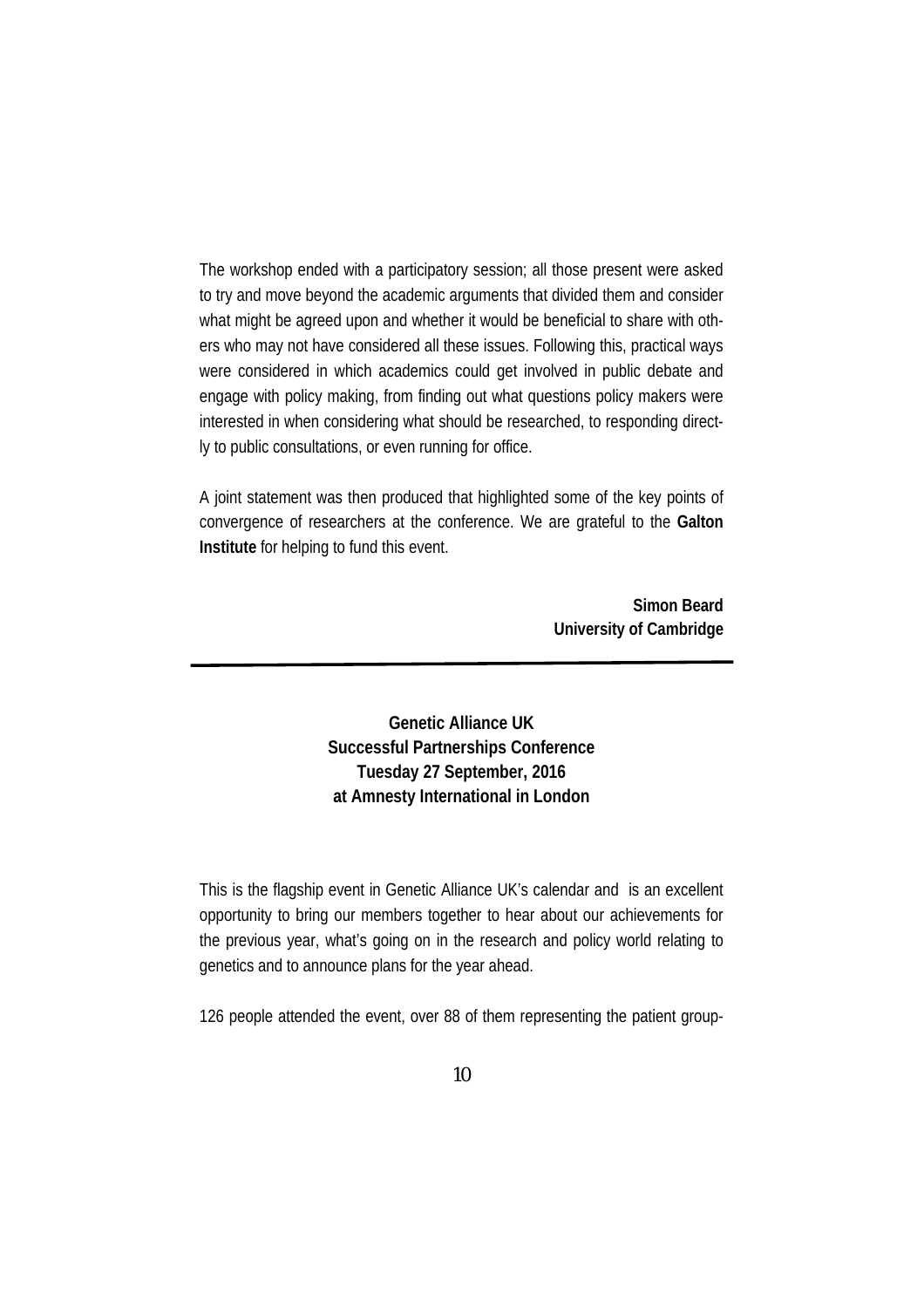members, with other attendees being researchers, clinicians, industry, trustees and staff.

Presentations covered a variety of issues: **Dr Gina Radford**, Deputy Chief Medical Officer discussed the impact of genomics on healthcare; **Sarah Rickwood** (IMSHealth) covered the new challenges of Orphan Drugs in Europe. With the focus of our conference being partnerships, we heard from **Jan Mather**, Chair of Behcet's Patients Centres on their partnerships with clinicians. Our members were also at the centre of our event: **David White** (Cavernoma Alliance UK), **Heather Band** (Batten Disease Family Association) and **Gillian Thomas**, a carer for a patient with myeloma, shared their experiences of partnerships with a variety of stakeholders such as researchers, patients and policy makers.

Feedback of the conference through an evaluation survey to all delegates was positive; all of the speakers were rated 'Good or Excellent' by 96% of attendees while 92% said they would be interested in attending the conference next year.

Comments from attendees included: "This was wonderful. Thank you for giving us the opportunity to meet and talk to each other" and "Good programme, with a nice diversity of talks, both patient group examples and policy points." Positive feedback was received on our conference pack, which included a booklet containing all the information for the day, including names of attendees and also our annual report and accounts for 2015-16, which may also be accessed at : https:// www.geneticalliance.org.uk/media/2503/genetic-alliance-uk-annual-report-2015-2016.pdf

The conference was supported by the **Galton Institute**, for which the charity is very grateful.

> **Mariana Campos Genetic Alliance UK**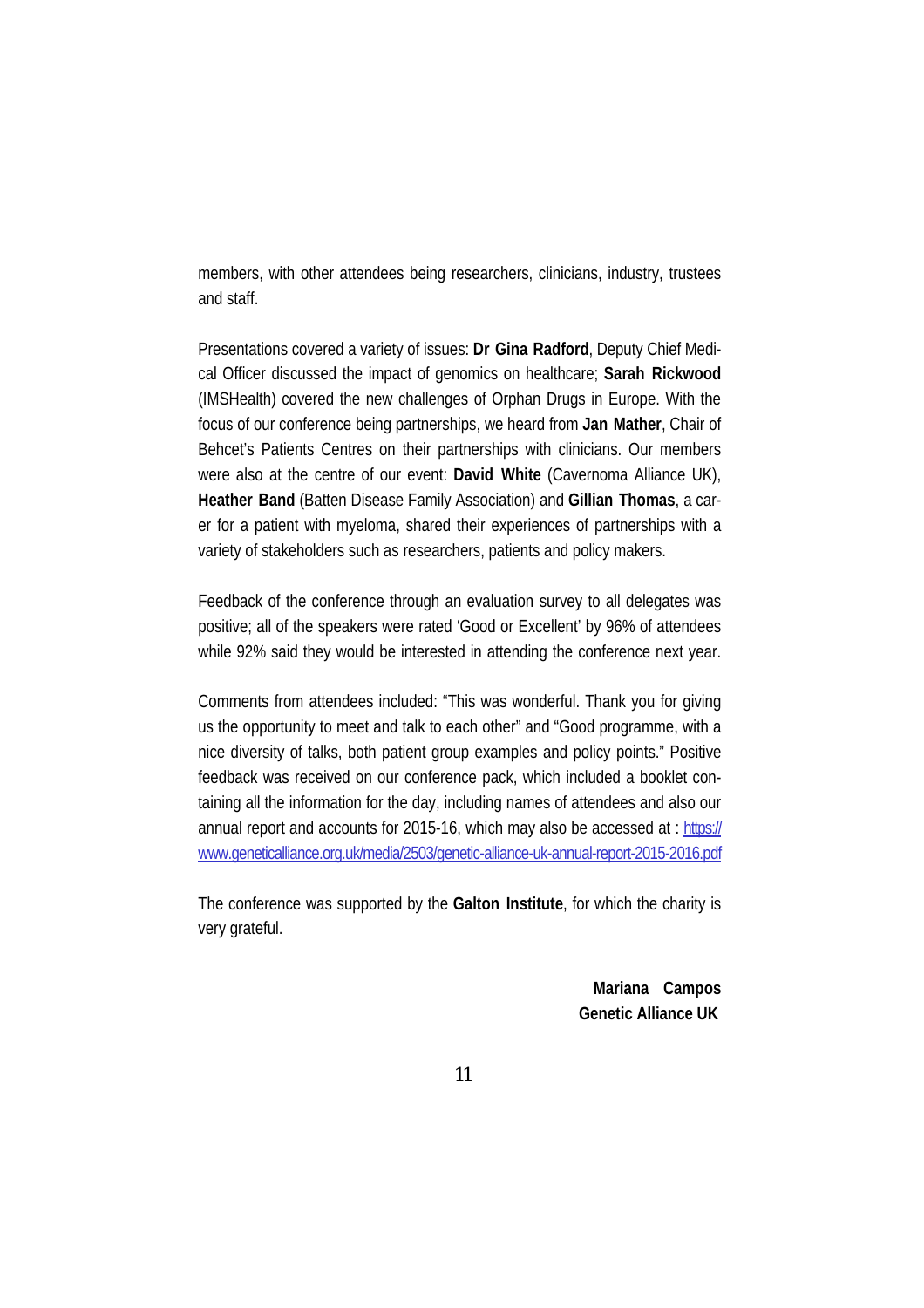## **European Molecular Biology Laboratory PhD Symposium 17-19 November 2016 Heidelberg**

This annual symposium is held for PhD students studying in different fields of molecular biology. This year's was titled *"Life by Numb3rs: Towards Quantitative Biology*", reflecting the increasing interest in quantitative analysis across different areas of biology. The symposium was comprised of four sessions: 1. Multilevel System Regulation, 2. Data Management and Interpretation, 3. From Genome to Proteome and 4. Cell Communication Shaping Tissues. Speakers were from different fields of life sciences, and they presented their work in relation to our broad theme of Quantitative Biology.

Each day started with a keynote lecture, and on the first day we welcomed **Professor Mahadevan** from the USA, with **Dr Serrano** from Spain on the second day, and **Professor Goldstein** from the UK on the third day. Following each talk from these world-leading scientists, lectures and short talks were presented by young scientists and PhD students. These talks were organised so that junior and senior researchers could exchange their scientific interests.

Later each day, we had blackboard sessions in which participants split into smaller groups, each with a speaker who discussed his or her area of expertise. Participants really enjoyed those sessions where informal discussions took place.

During our poster sessions, more than 60 posters were presented by the participants. These sessions were very energetic, with many discussions following. On the final day, awards were given to the best short talk and the best poster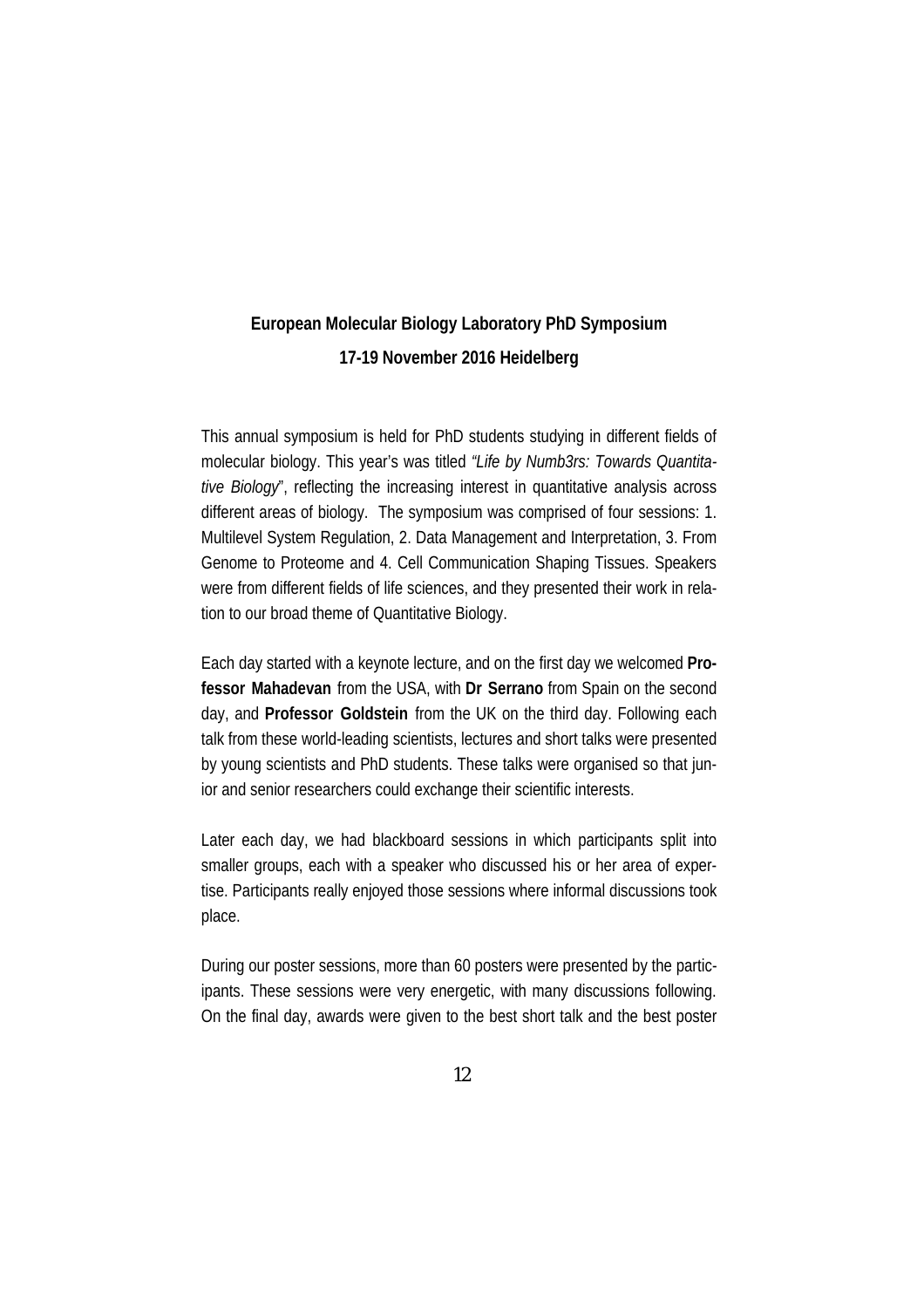presenters. We believe having these awards encouraged students to become more involved throughout the symposium.

As the symposium was a rare occasion where PhD students from different locations and with different background come together, we organized panel deliberations to discuss science and doctorates in a broader perspective with senior colleagues.

Science is not only a concern of scientists, but it also has a huge impact on society. We wanted to bring out this important aspect during the symposium by inviting some non-scientist speakers. Nowadays, understanding biology is closely linked to the progress of imaging, presentation and communication within the scientific community and between scientists and society. We welcomed three speakers to show Biology in a bigger picture. **Mr Hartmann** presented *"Science in relation to philosophy",* **Mr Lieber** discussed *"Artistic visualization of biological compounds",* and **Mr Hodge** told us about *"Writing stories of science".* 

The symposium was a huge success with around 180 participants coming from different parts of the world and 15 speakers with various areas of expertise. In addition to the registered participants, many EMBL staff members came to listen to talks and to join poster and coffee sessions. Without the sponsors, the symposium would have been impossible, and we thank the **Galton Institute** for its support which enabled us to invite speakers from around the world.

> **Anna Sueki 18th EMBL PhD Symposium Organiser**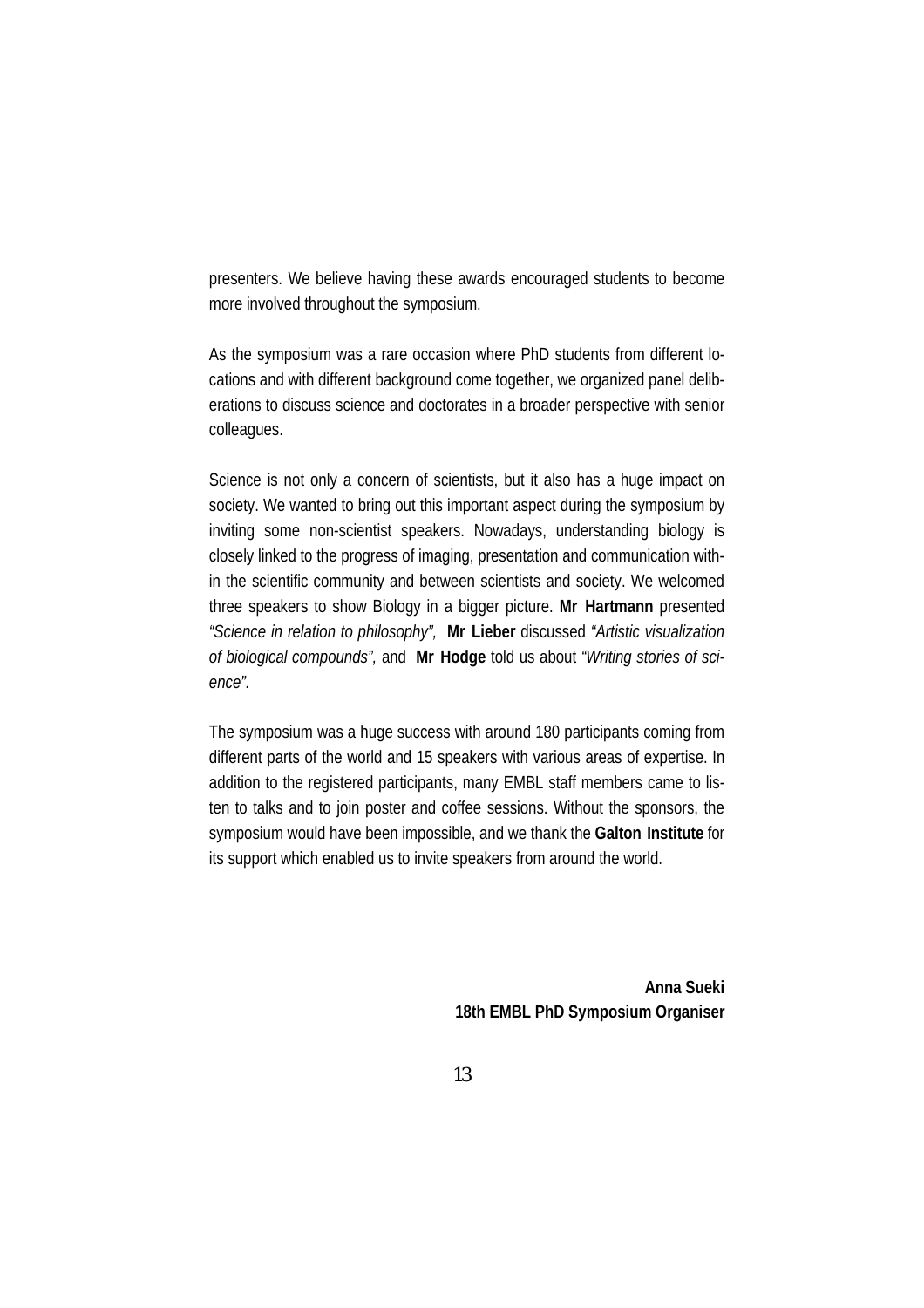#### **New Directions in the Evolutionary Social Sciences Conference 13-14 December 2016, University of Cambridge**

The conference examined the nature of human culture and its dynamics over time. The central aim of the conference was to introduce new empirical and conceptual tools for investigating phenomena involved in the evolution of human culture. As a result, the conference was interdisciplinary, with speakers and participants representing a range of approaches in the humanities, social sciences and natural sciences.

The conference began with **Dr Mathieu Charbonneau** (Central European University) discussing *'The structure of cumulative cultural evolution'*. He brought a philosophical perspective to bear on the nature of cultural units and discussed how such units have factored into empirical research. He also suggested the utility of adopting a perspective that groups cultural units together in virtue of the recipes for its construction. Dr Charbonneau's presentation was commented upon by **Dr Enza Spinapolice** (Sapienza University of Rome) who brought a helpful paleoanthropological and paleoarchaeological counterpoint to Dr Charbonneau's arguments.

The second session had two speakers: **Dr Oliver Morin** (Max Planck Institute for the Science of Human History) and **Dr Andrew Buskell** (London School of Economics and Political Science). Dr Morin's talk was entitled *'How to say things*  with things: the evolution of graphic codes' and introduced philosophical reflections and a new empirical paradigm for investigating the evolution of arbitrary, strongly communicate codes. Dr Buskell spoke on *'Explanation and cultural attractor theory'*, one of several 'package deal' approaches for studying cultural phenomena in an evolutionary manner. He argued that at least one strategy for discounting cultural attractor theory, based on adherence to a modular account of the mind, does not work.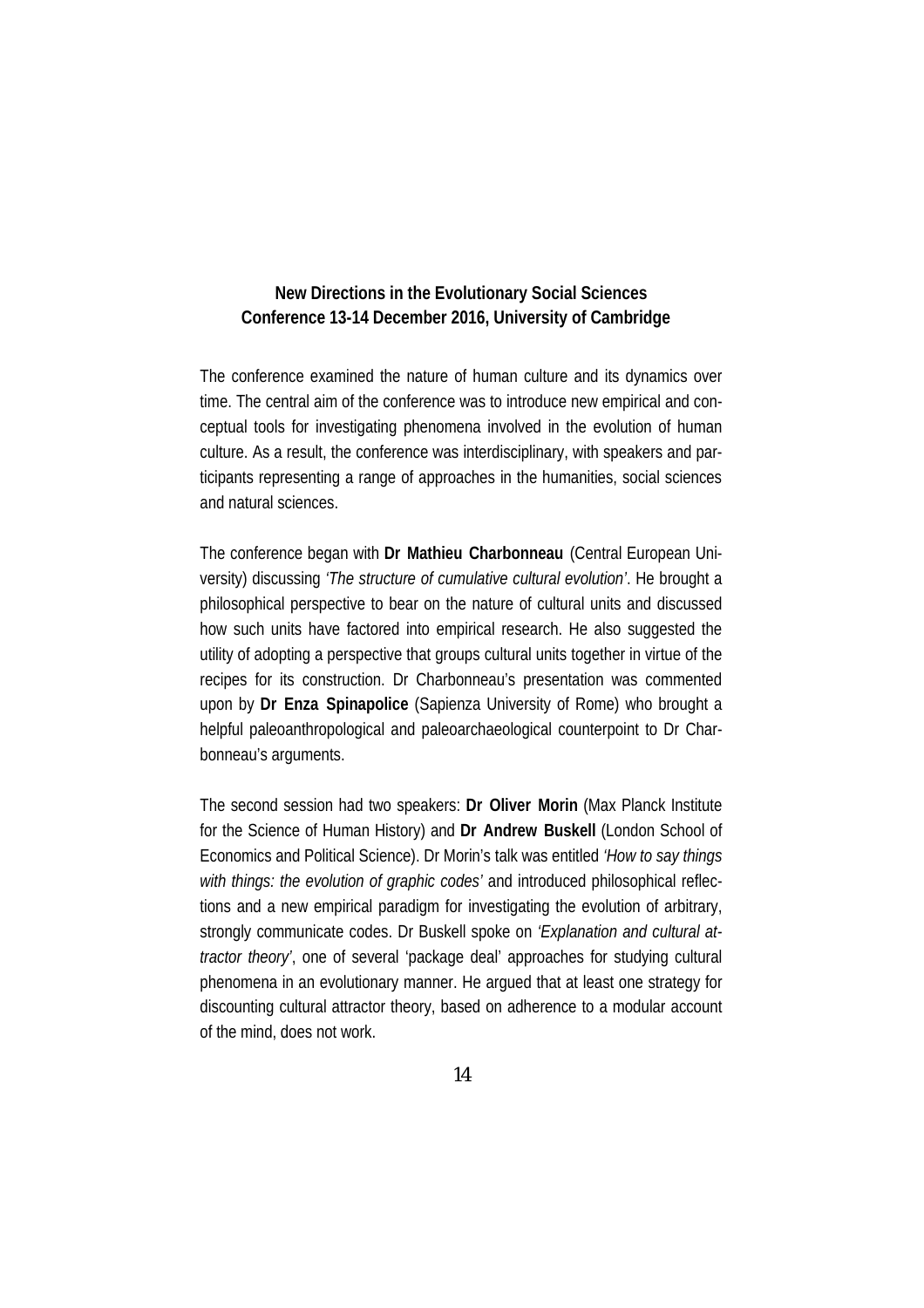The last session of the day was **Dr Christine Caldwell** (University of Stirling), who gave a talk, entitled *'Methods for investigating cumulative cultural evolution in humans and nonhumans'.* She reviewed key topics in the experimental study of cumulative cultural evolution, and gave a preview of new methods for studying the psychological capacities for cumulative culture in primates. **Dr Corina Logan** (University of Cambridge) then gave a commentary on this research, connecting work on cumulative cultural evolution to her on-going investigation into avian cognition.

On the second day, **Dr Anne Kandler** (Max Planck Institute for Evolutionary Anthropology) spoke about statistical methods and generative modelling in her talk *'Linking models with data in cultural evolution: analysis of the archaeological record'*. A familiar tool in population genetics, Dr. Kandler showed how such statistics could be used to determine how much information one can expect to acquire from a data set, and how one can use generative models to extract information about the likely causes of cultural transmission. **Dr Adam Powell** (Max Planck Institute for the Science of Human History) then commented on Dr. Kandler's work, and argued that such statistical and generative modelling has been and continues to be an effective tool in paleogenetics.

In the second session **Dr Heidi Colleran** (Max Planck Institute for the Science of Human History) began by introducing new anthropological work from Vanuatu in her talk titled *'Bridging micro and macro level approaches to the coevolution of culture and demography'*. She went on to make a number of compelling claims about the need for an integration of demographic tools and knowledge into the study of cultural evolution. Following this, **Dr Fortunato** (University of Oxford) spoke about her research into the purported effect of the colour red on human competition. Marshalling a range of mathematical models and an extraordinary depth of knowledge into the tournament structure of competitive sport, Dr Fortunato provided conclusive evidence against some central claims about the evolutionary role of the colour red in humans.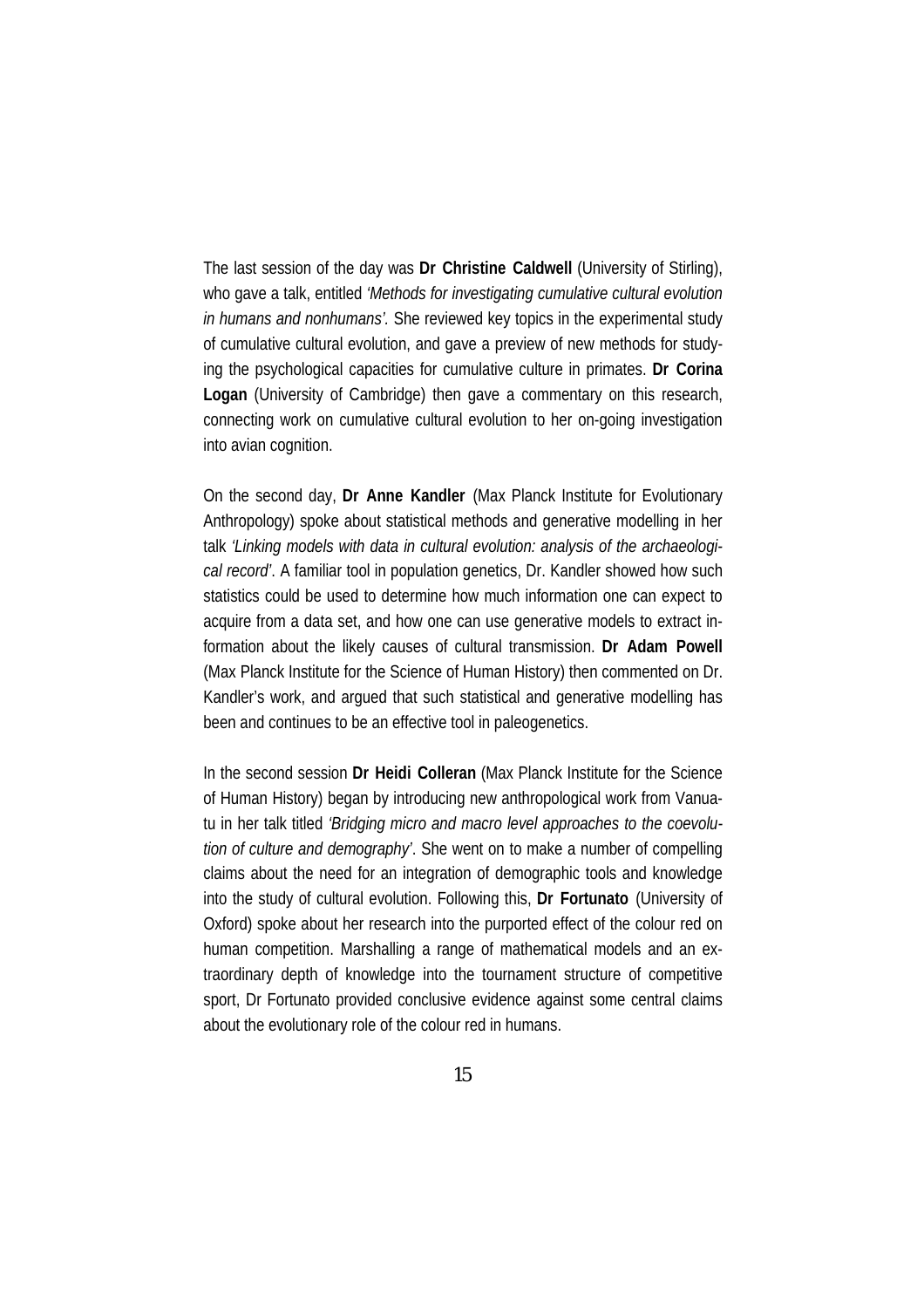The final session was by **Dr Nicole Creanza** (Vanderbilt University) who discussed a range of mathematical models she and her colleagues had developed in her talk *'Large-scale cultural change as a feature of cultural evolution itself'*. Starting with the premise that there is a range of means by which large-scale cultural change can happen, Dr Creanza introduced several new models articulating how lucky innovations, and artful combinations of innovations can drive the dynamics of cultural change irrespective of other external factors. Closing the conference, **Dr Neeltje Boogert** (University of Cambridge) summarised the views of the various speakers and posed a range of pertinent questions.

For their support in making this conference and the subsequent conversations happen, we sincerely thank the **Galton Institute,** the British Society for the Philosophy of Science, and CRASSH (Centre for Research in the Arts, Social Sciences and Humanities at the University of Cambridge). We extend particular thanks to Oliver Wright, Conference and Events Manager at CRASSH for all of his help in organising this conference.

> **Andrew Buskell University of Cambridge**

#### **BOOK REVIEW**

**Siddhartha Mukherjee:** *The Gene: An Intimate History* **Pub. Scribner, 2016 pp.592** 

The actual science in most popular science books is often hard going. As a science historian, it is typical that when reading books about the history of genetics, I rollick through the 19th Century until the unit of inheritance is realised to be a molecule and I have to sit down and have a rest. Show me someone who claims to have read Siddhartha Mukherjee's *The Gene: An Intimate History* from start to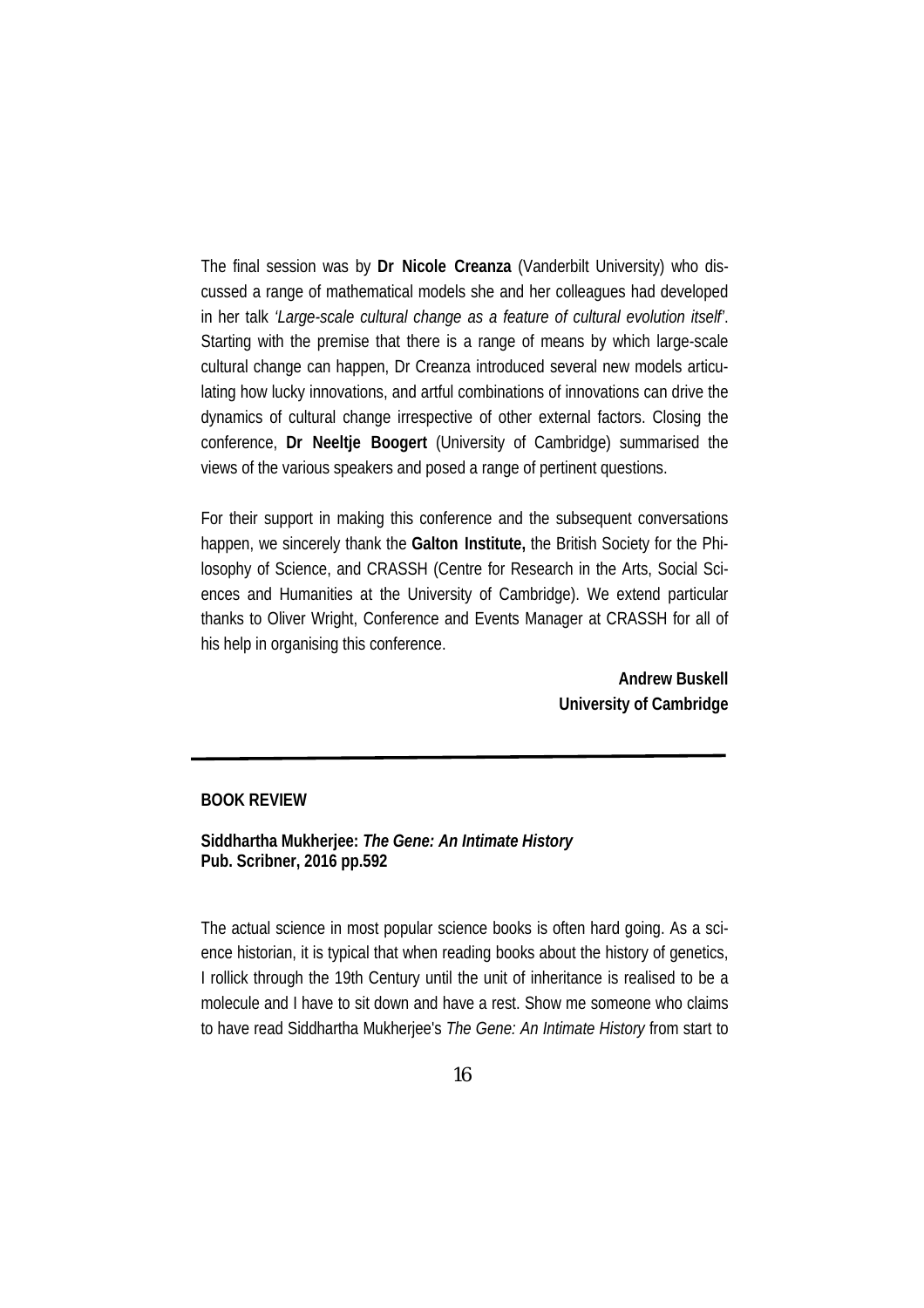finish in one sitting, and I will show you a liar or a geneticist on holiday. For the purposes of this review, I will assume that the award-winning writer, cancer physician, stem cell researcher and cancer geneticist knows what he's talking about as far as the science is concerned.

The rest of this book – the majority of it – is about the history of science and is consistently engaging to read. Whether or not you believe that great writing is an end in itself is, as always, up to you. For me, no application of aesthetically satisfying wit, rhetoric or pathos is enough to make up for poor history writing. This is where *Gene* fails to live up to the hype.

What makes this especially disappointing is that I was rooting for this writer from the start. He's a Bengali American (I'm Bengali British), he has won a Pulitzer Prize (one of my life goals until I realised you had to be American to qualify), and he makes clear from the start his preoccupation with a genetic time bomb in his family history that may or may not be ticking inside him (schizophrenia for him; hypertrophic cardiomegaly for me). It's likely that this is the case for any reader of this book; our bodies, coded and constructed by our genes, are the one thing we all have in common, as is the knowledge that one day they will go wrong and we will die.

One jacket review describes *Gene* as a 'kind' book, and it is. Mukherjee's willingness to take a political and moral position makes it all the more so. Where women are noted, they are portrayed sympathetically -- this is particularly true in the case of Rosalind Franklin. Mukherjee dedicates the book to two women: his grandmother and Carrie Buck. Both feature at regular points throughout the narrative; the former, a woman who spent her life managing the outputs of a burdensome genetic inheritance, the latter was the first woman in the United States to be sterilised without her consent because of what was perceived to be hers. Mukherjee's ability to intermingle the personal story with the historical and political is what makes this such a compelling book to read.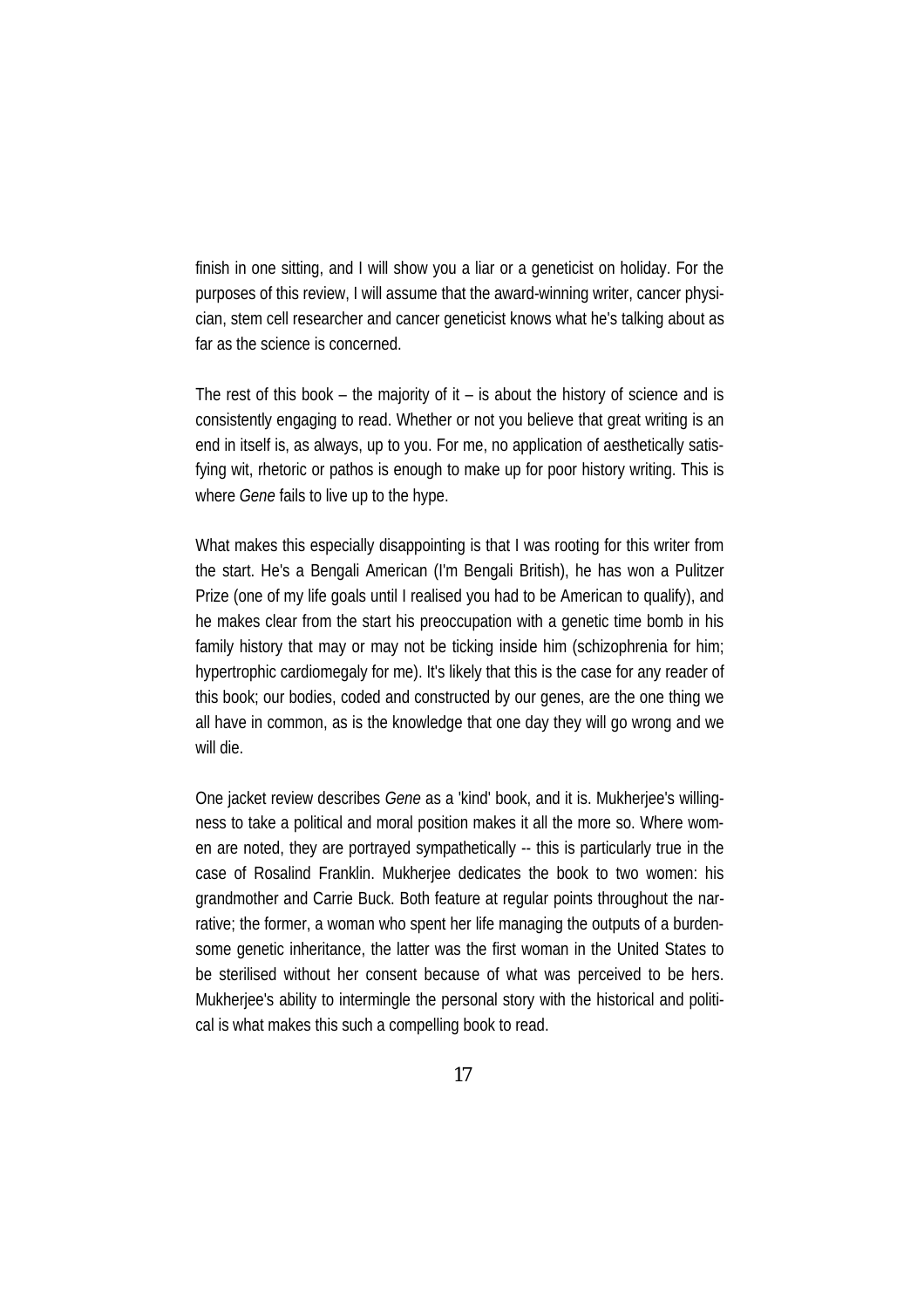How, then, in this dramatic, political, moralistic and powerful telling of the story of the history of genetics, does Francis Galton fare? Galton does appear in this book, and, in the broader context of the history of science, this is a point worth commending. Beyond this, while Mukherjee gives Galton more coverage than most, his depiction and overarching narrative break no new ground.

Francis Galton appears, once again, in the role of 'Bad Victorian Scientist No. 1', and in this book his performance is hammy. His pomposity: "Galton -- who never blanched from the recognition of his own genius," is contrasted and combined with "...an acute sense of scientific inadequacy". *On the Origin of Species* has both a paralysing and galvanising effect, having effected 'envy, pride and admiration'. There is a long-running comparison with Mendel (both men were born in the same year) and in the end Galton is dismissed as an abysmal experimentalist. This is accompanied by the usual sanctification of Charles Darwin, e.g. "...while Darwin's encounter with the "natives" of South America in the 1830s had strengthened his belief in the common ancestry of humans, Galton only saw difference: "I saw enough of savage races to give me material to think about all the rest of my life.""

Eugenics is a key story that runs through this book. Mukherjee places Galton at the launch of the eugenics movement in Britain, and peoples the event with a who's who of Edwardian society: George Bernard Shaw and H.G. Wells are name-checked along with the social reformer Alice Drysdale-Vickery and notable scientists: Karl Pearson, Walter Weldon and William Bateson. Reference to the colonial context is confident and unambiguous, which is excellent. The overall effect of the narrative is less so.

There is no attempt to problematize anything, or anyone, here. There is no mention of when Galton successfully demonstrated through experiment, that Darwin's theory of the mechanism of heredity (what he called 'gemmules') was wrong. Galton's most important contribution to, and essentially the founding of,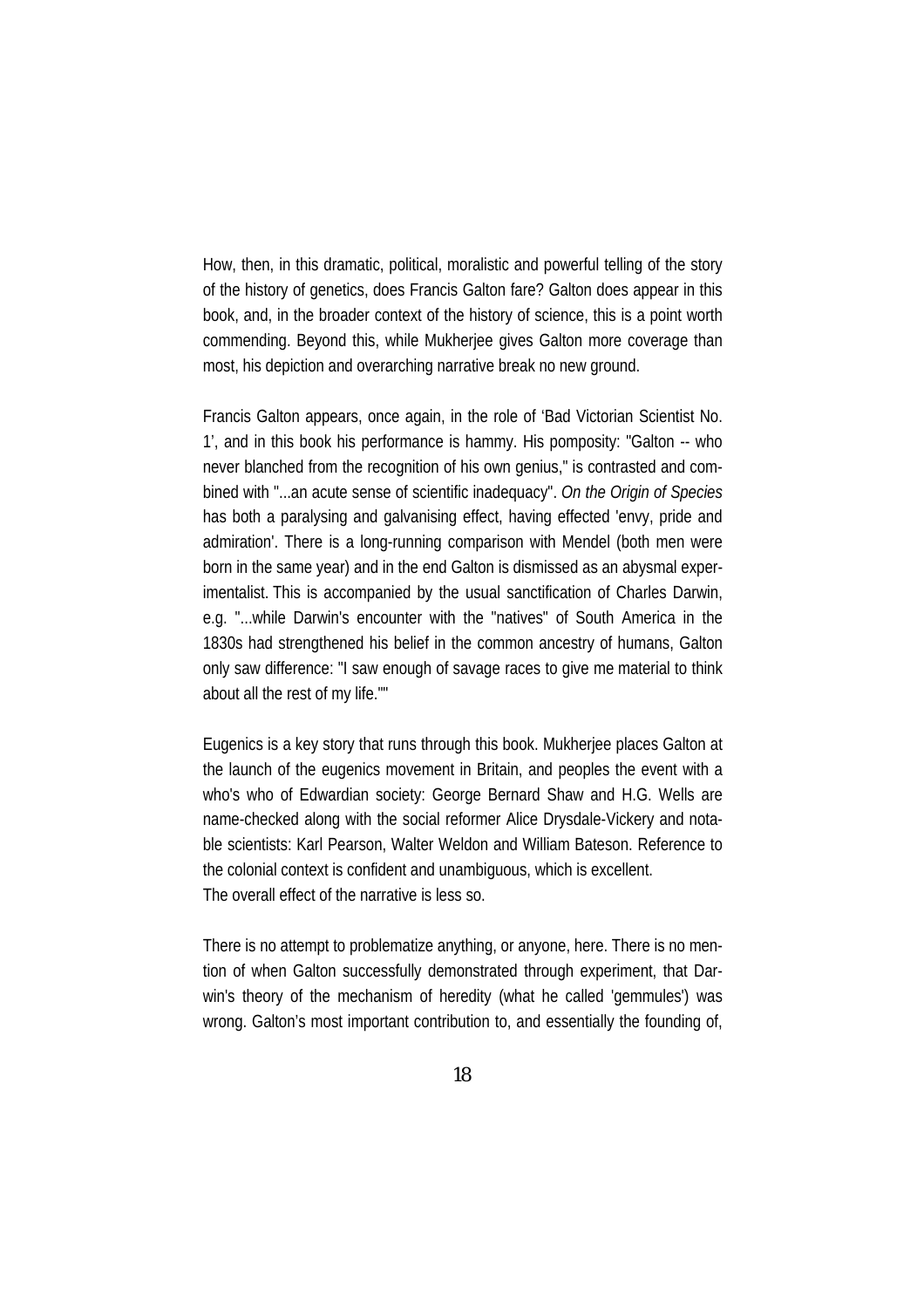mathematical biology, is relegated to a footnote. From here, further cracks begin to show. A letter from Darwin to Galton is quoted selectively and, as a result, mispresented. The one photo reference to Galton is inaccurately described and the reference is misattributed. For a writer who makes such efforts to cover his position there is a footnote on every other page, it is reasonable to assume that this is not only sloppy research but an active attempt to twist historical fact to fit an overarching narrative.

The result means that the book, for all its scale and ambition, is little more that history by caricature (a fact evident in the 3-word portraits Mukherjee regularly uses when introducing new characters: William Bateson is "dogged and imperious with a handlebar moustache", Craig Venter "pugnacious, single-minded, and belligerent"). Mukherjee sets up science as a game with winners and losers, and Galton, as a loser, may be dismissed as no scientist at all. The mere notion of science as orthodoxy should be anathema to any writer with claims to be progressive or liberal, let alone one who is himself a scientist. If Galton's story has been misrepresented, how can we be sure the same thing hasn't been done elsewhere in the story? What else of this story has been left out?

I applaud and commend Mukherjee's desire to bring the story of genetics in general and eugenics in particular to a wider audience. I cannot condone the way he has chosen to go about doing it. His approach perpetuates a black and white picture of history, contains blame to the usual suspects, and lets far too many people, inside and outside the book, off the hook far too easily. There is a greater story to be uncovered here, part of greater work which needs to be done. This book, as rollicking as it is, takes us only a little of the distance to being able to do that.

> **Subhadra Das Curator, UCL Galton Collection**